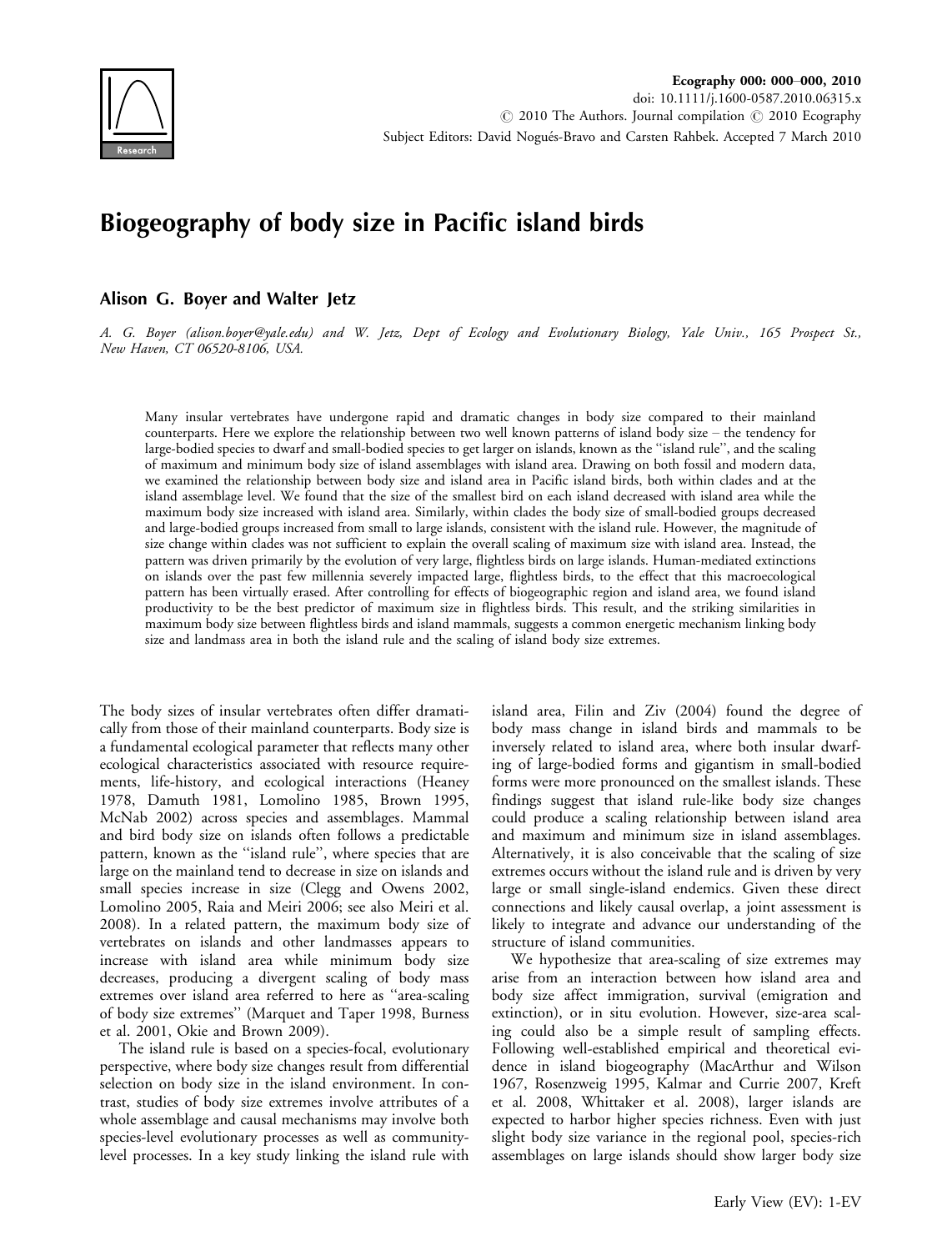maxima and smaller minima than assemblages of fewer species on small islands. In this case a simple null model that simulates random colonization from the regional pool (following Simberloff 1978) should be sufficient to explain the area-extremes pattern. However, we expect variation above and beyond this sampling effect (see Marquet and Taper 1998) and we explore several other hypotheses for area-scaling that make additional, directional predictions.

Area-scaling of body size extremes could arise in the absence of evolutionary processes through size-neutral (or potentially size-selective) immigration. Island biogeography theory and empirical studies have shown that colonization rate declines as a function of isolation (Heaney 1986, Whittaker and Fernández-Palacios 2007). Under the ''target effect'', larger islands may receive more immigrants than smaller islands of similar isolation (Whitehead and Jones 1969, Lomolino 1990), but no straightforward body size trends are obvious. While some larger-bodied species tend to disperse longer distances (e.g. birds: Sutherland et al. 2000; mammals: Van Vuren 1998), possible interactions between body size and island area are unknown. If immigration has played an important role in area-scaling of body size extremes, we would expect an effect of island isolation where less isolated islands have larger body size maxima and smaller minima than similar-sized, more isolated islands.

Body size and island characteristics such as area should have clear ramifications on body size extremes by influencing the persistence of species. Extinction probabilities are strongly negatively associated with population size (Lande 1993, IUCN 2001) and limited land area may necessarily limit population size on islands. Population size per unit area (density) is constrained by body size such that smallbodied species may attain high or low densities but large species usually exhibit lower density (Damuth 1981, Silva et al. 1997, Jetz et al. 2004a). Assuming species of different body sizes require similar minimum viable population sizes (Traill et al. 2007), this means that on small islands largebodied species may be more prone to extinction and less likely to persist than small-bodied species. Population densities are additionally affected by environmental conditions. More productive areas are expected to facilitate larger energy flux through consumers and support a larger number of individuals and populations (Wright 1983, Evans et al. 2006, Hurlbert and Jetz 2010), and strong positive relationships between energy availability and population density have been demonstrated in, among other groups, ants, birds, and lizards (Evans et al. 2005, Meehan 2006, Buckley and Jetz 2007). Higher environmental temperature and precipitation are associated with higher environmental productivity (Woodward et al. 1995). We therefore predict, above and beyond sampling and area effects, wider body mass extremes on islands with increasing temperature and precipitation.

Evolutionary change in body size on islands is a third possible mechanism for between-island variation in body mass extremes. Immigrant species may undergo in situ evolutionary changes in body size after establishment on an island, consistent with the island rule (Anderson and Handley 2002, McNab 2002). If island rule-like body size changes produce the area-scaling of maximum and minimum size in island assemblages, we would expect to see strong effects of island area on the body sizes of closelyrelated species on different islands. Fourth, in situ diversification could produce area-scaling of size extremes because larger islands may support more speciose adaptive radiations (Kisel and Barraclough 2010), resulting in more species, and wider body mass extremes. This expectation would be partly captured by the null model based on species richness, or at least the same variables associated with higher species richness (area and productivity as above) may also promote diversification. In both evolutionary hypotheses we would expect to observe wider size extremes on older islands, relative to similarly-sized young islands, due to a longer period for in situ evolution.

In summary, we predict an increase of body mass maxima and decrease of minima with island area, beyond the effect expected under random colonization. If mass- and area-selective immigration govern body size distributions then we expect size extremes to vary with island isolation. If energetic constraints on population densities and body sizes are important we predict higher temperature and precipitation to be associated with wider size extremes. Strong positive effects of island age on body size extremes would indicate in situ evolutionary processes generating the areascaling pattern. Finally, if island rule type body size changes contribute to the area-scaling of maximum and minimum size in island assemblages, we would expect to see a strong association of body size and island area within lineages.

Although island body size patterns have been studied primarily in mammals, birds colonized and thrived on many oceanic islands, and island birds provide an independent opportunity to examine the constraints on body size evolution. Abundant zooarchaeological and fossil remains of birds from Pacific islands reveal a wide ecological and taxonomic diversity of birds that once dominated terrestrial vertebrate communities on oceanic islands (Worthy and Holdaway 2002, Steadman 2006). Fossil evidence shows that flightlessness on islands evolved in at least eight orders of birds (Dinornithiformes, Anseriformes, Psittaciformes, Strigiformes, Columbiformes, Gruiformes, Ciconiiformes, and Passeriformes), and rails, geese, ducks, pigeons, and ibises repeatedly evolved the flightless condition after colonization of numerous isolated islands (McNab 1994b, Slikas et al. 2002, Steadman 2006). On islands lacking mammalian predators, reduction of flight ability may have been selected for because of the associated decrease in individual metabolic requirements (McNab 2002), and a corresponding increase in population size (McNab 1994a). While this pattern is not strictly consistent with the island rule, it does appear to be energetically driven (Lomolino 2005). Island birds show several predictable patterns in response to island living, including the classical island rule (Clegg and Owens 2002), lower metabolic rates compared to mainland populations (McNab 1994b), niche expansion (Scott et al. 2003) and density compensation (MacArthur et al. 1972, Wright 1980). In addition, McNab (1994b) presented data suggesting a loose relationship between island area and body size in island birds.

Here we use species-occurrence and body size data from fossil and extant assemblages to reconstruct the biogeography of body size in Pacific island birds. We examine the scaling of minimum and maximum body size with island area in both prehuman and modern avifaunas and test for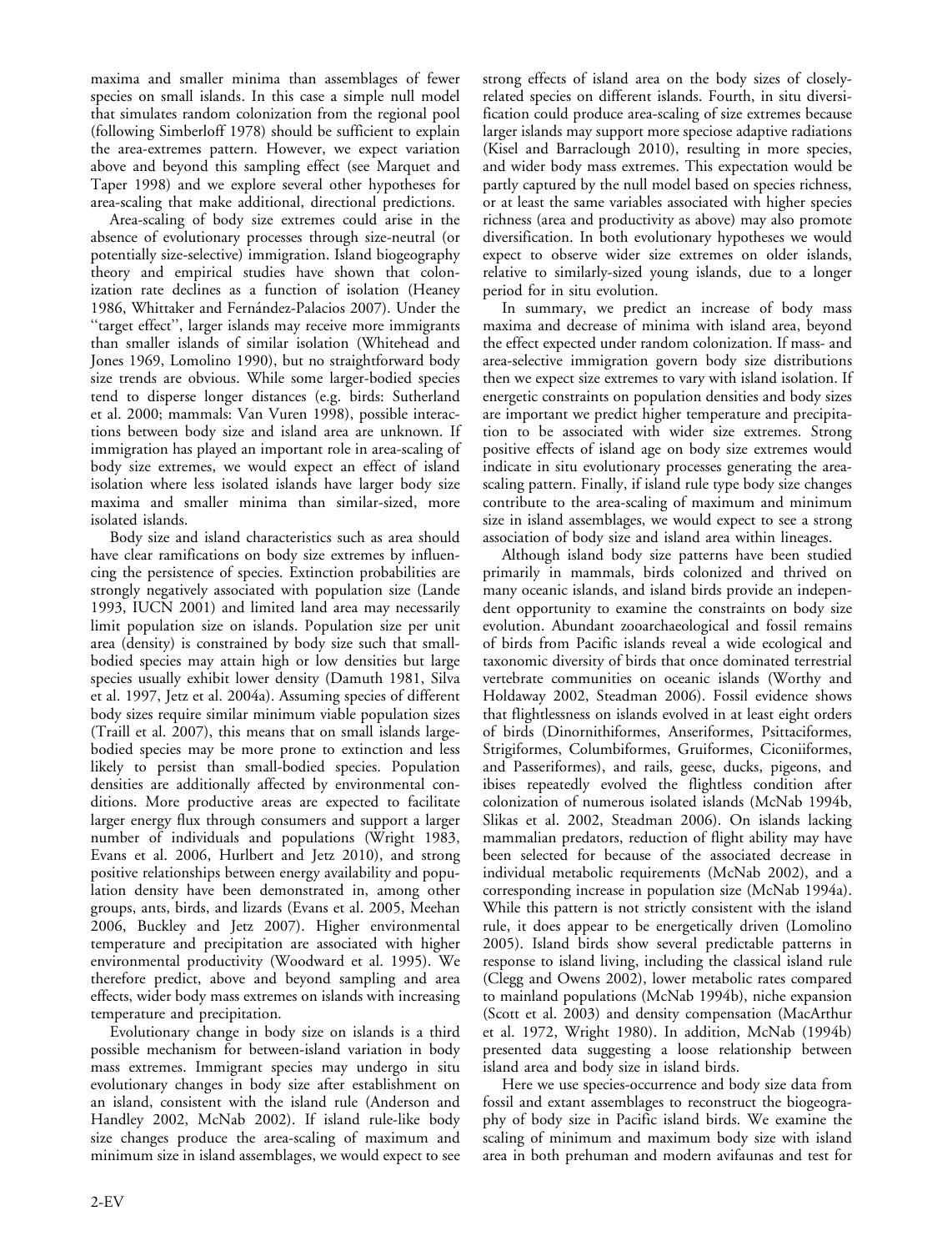the additional effects of island age, isolation, environment and other island attributes on body size extremes. We also examine patterns of body size variation with island area within lineages in an effort to determine the relationship between the island rule and area-scaling of body size extremes.

## Methods

We gathered species occurrence and body size data for all known land birds from 48 Pacific islands, incorporating both fossil and modern data. Only islands with at least 10 fossil specimens were included in the dataset, as a lowerbound on fossil sampling effort. The data set spanned the tropical Pacific including Melanesia (10 islands), western Polynesia (14 islands), eastern Polynesia (9 islands), the Marianas (5 islands), New Zealand (4 islands), and the Hawaiian Islands (6 islands). Today, these islands range in size from 5  $km^2$  to almost 146 000  $km^2$  and cover a total area of  $317200 \mathrm{km}^2$ .

On these islands, birds were the dominant terrestrial vertebrates due to the limited over-water dispersal abilities of non-volant mammals. We focused on the terrestrial environment, so all seabirds and shorebirds were excluded from analysis. Species lists of breeding birds for each island were primarily gathered from Worthy and Holdaway (2002) for the New Zealand region, Olson and James (1991) for the Hawaiian islands, and Steadman (2006) for other islands, but were supplemented by information from a variety of published sources (Supplementary material Appendix S1). Invasive species were excluded. The total historic and extant breeding avifauna across the study islands consists of 583 species. Physical attributes of each island, including land area  $(km^2)$ , maximum elevation (m), geology, distance from nearest continent (km) and isolation index (a composite measure incorporating distance from the nearest continent, island group, and island) were gathered from the United Nations Environment Program Islands Directory (1998). Mean annual temperature ( $\rm{°C}$ ) and mean annual precipitation (mm) for each island were extracted from WorldClim climatic layers (Hijmans et al. 2005).

#### Body size estimates

Available body size data for Pacific island species were gathered from the literature (Supplementary material Appendix S1). However, few body size estimates for Pacific island endemics, especially extinct species, have been published. For these species, we developed body mass estimates based on the allometry of hind limb skeletal measurements in over 600 avian skeletal specimens (277 species from 13 orders of birds and 21 Passerine families) following the methods of Campbell and Marcus (1992). Only specimens with associated live-masses were measured and females and left leg were used preferentially. Specimens were selected to include a broad range of body sizes and an effort was made to include as many Pacific island genera as possible.

We examined the scaling of mass with hindlimb diameter using linear regression of natural log-transformed bone diameter (mm) on natural log-transformed mass (g). Body mass (M) was predictable from femur diameter  $(\ln(M)) = 2.44 \times \ln(\text{femur}) + 2.50, \quad R^2 = 0.95, \quad n = 580),$ tibiotarsus diameter  $(\ln(M) = 2.41 \times \ln(\text{tib.}) + 2.72, R^2 =$ 0.96,  $n = 561$ ), and tarsometatarsus diameter  $(ln(M)) =$  $2.30 \times \ln(\text{tars.}) + 2.97$ ,  $R^2 = 0.93$ , n = 547). Allometry of femur and tibiotarsus diameters did not differ between flightless and volant birds, although flightless birds showed a slightly steeper scaling of tarsometatarsus diameter (t-tests, femur:  $t = 0.19$ , DF = 576, p = 0.85; tibiotarsus:  $t = 1.92$ , DF = 557, p = 0.05; tarsometatarsus:  $t = 5.56$ ,  $DF = 543$ ,  $p < 0.001$ ). We calculated the average prediction error (APE) of the regression equations using independent measurements of 33 specimens of disparate sizes and taxonomy. APE reflects the mean percent difference between the mass estimate and the actual mass for each specimen. We found an APE of 5.96% for estimates based on the tibiotarsus, a value well within the range acceptable for studies utilizing body size estimates (Damuth and MacFadden 1990).

To estimate body size of extinct species, we measured the hindlimb of 591 fossil specimens of 155 Pacific island species, and obtained measurements from the literature for 77 more taxa. We applied the formulas listed above, using the tibiotarsus preferentially over the other bones, to obtain mass estimates. Although a multivariate model incorporating all three hindlimb elements may have been preferred, this was not an option for the majority of fossil specimens due to the lack of associated skeletal material. One mass estimate was made for each specimen, and population-level size estimates were based on the mean of specimens of each species from each island.

#### Analyses

We examined the relationship between island area and the mass of the largest and smallest species on each island with least-squares linear regression. Although the fossil record for many islands is far from complete, we were confident in characterizing maximum body sizes on each island for the following reasons: 1) large-bodied birds have a much higher likelihood of being preserved as fossils than small-bodied birds (Duncan et al. 2002, Boyer 2010), 2) large-bodied birds and non-passerine taxa are often discovered and described early in paleontological study of an island (Steadman 2006), and 3) the discovery of a larger species on one or a few islands would be unlikely to change our results since strong area-size relationships have been observed for both the largest and the second-largest species in island mammals (Okie and Brown 2009). For minimum size on each island, all volant species identified as smallest are extant and their size estimates were not based on fossils. Minimum size of flightless species was based primarily on fossil evidence, and the future discovery of smaller flightless species could alter our results for this group.

To facilitate interpretation, for area-scaling analyses, we excluded all predatory birds, such as owls, hawks, and herons, due to the substantially different population densities of carnivorous vertebrates (Juanes 1986, Jetz et al. 2004a), and because size evolution in different trophic levels of island mammals has been shown to result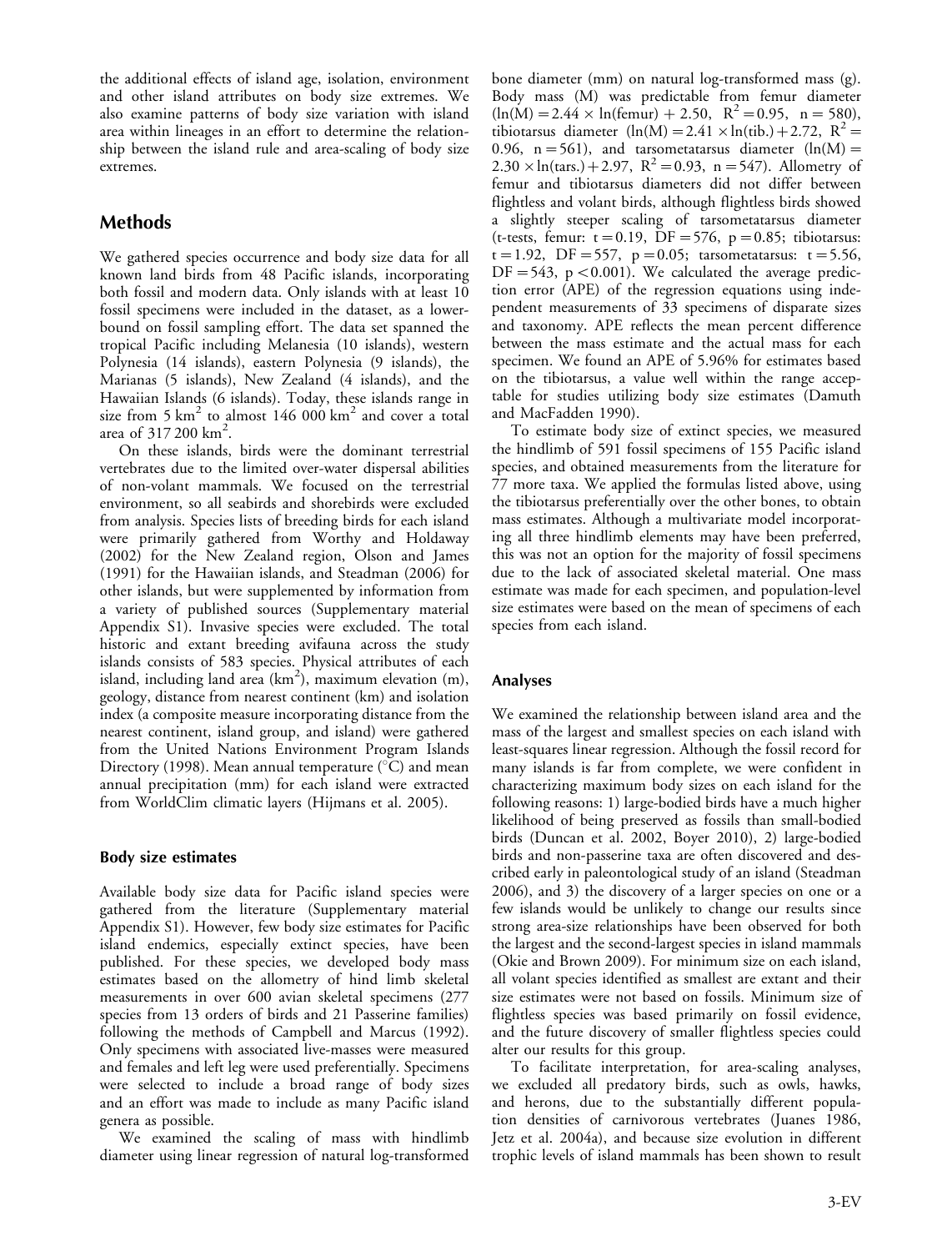from different underlying mechanisms and result in different body size patterns (Raia and Meiri 2006). Insectivores were included in the analysis; they comprised the majority (37 of 46) body size minima, but no body size maxima were insectivorous. Body mass (g) and area  $(km^2)$ were log<sub>10</sub>-transformed prior to analysis. Because flightless birds, which in most cases evolved in situ on each island, might be expected to reflect a stronger relationship between island area and size than volant (flying) species, we analyzed flightless and volant species separately. We repeated the analysis including only those species still living today (extant species).

Because large islands and landmasses support both higher species richness and also a greater total resource supply, it is important to determine the influence of sampling effects on size-area scaling. We developed a simple null model to evaluate whether the scaling of body size extremes with island area is simply a result of the greater species richness on larger islands given the regional species pool. Ideally the species pool should reflect the potential source pool of species that are capable of dispersing to, establishing on, and/or evolving on Pacific islands. Understanding of the potential source pools for Pacific island birds is severely hampered by the lack of phylogenetic studies of island birds (Steadman 2006). Without clear, defensible source pools for each island or island group, it is unclear whether localized (based on biogeographic regions) or extensive source pools (including source areas from which colonists originated in the past  $-$  Australia, New Guinea, Asia, and North America) would represent the most accurate source pool for our null model. As an intermediate solution, we used the total species list from across the 48 islands in our dataset (502 species) as the regional source pool. For each of the islands we drew from the species pool at random without replacement the number of species known from that island and recorded their masses. In separate model runs, body masses were drawn from the Pacific-wide list of species either 1) unweighted, and 2) weighted by the number of island occurrences (Gotelli and Graves 1996, Jetz et al. 2004b). Expected null values for the size-area scaling relationship were estimated by fitting regressions to the simulated maximum and minimum body size over empirical island area. This procedure was repeated 1000 times to produce a distribution of expected slopes for the null model. Null models were run for the full pre-human avifauna, the extant avifauna, as well as for pre-human flightless and volant species. We compared empirical slopes to the distribution of null model slopes using one-tailed t-tests.

We compared the effect of area on maximum body size in birds to that of other environmental factors on each island in a generalized linear modeling framework (function glm in R v2.8.1; R Foundation for Statistical Computing 2008). Categorical predictors of maximum body size for each island included biogeographic region (eastern Polynesia, Hawaii, Melanesia, Marianas, New Zealand, and western Polynesia) and geological type (continental, coralline, volcanic-coral mix, and volcanic, see also Kreft et al. 2008). Continuous environmental predictors were mean annual temperature  $({}^{\circ}C)$ , annual precipitation (mm), maximum island elevation (m), species richness, island area  $(km<sup>2</sup>)$ , an estimate of island age or time since last emergence

(millions of years), distance to nearest continent (km), and isolation (UNEP Island Directory Isolation Index). All continuous predictors were log<sub>10</sub>-transformed before analysis, except isolation, which was normally distributed. Predictor variables were mostly weakly correlated, but 5 out of 28 variable combinations had Pearson correlations of 0.70 or greater (Supplementary material Table S1). We ran single-predictor and multi-predictor generalized linear models (GLM) to test the influence of predictors on maximum body size  $(M_{\text{max}})$  in flightless and volant island birds. To control for the effect of species richness, null model predictions of body size maxima were included as a covariate in ''richness-controlled'' glm models. Because biogeographic region showed a strong and significant effect on Mmax in pairwise models, we also developed multipredictor mixed-effects models where biogeographic region (Region LME) was treated as a random effect. Goodness of fit of each model was measured by Akaike information criterion (AIC; Burnham and Anderson 2002) where smaller AIC values indicate a better model fit.

To test for within-clade patterns of body size evolution, we explored the relationship between  $log_{10}$  body mass and log<sub>10</sub> island area within avian genera and families in a nested linear mixed-effects model. Separate models were constructed for small- and large-bodied birds, with the cutoff point at 60 g corresponding roughly to the mode of the global body size distribution of birds (Blackburn and Gaston 1994, Maurer 1998). Scaling intercept was allowed to vary between clades as a random effect of family nested within order. This mixed effects model was compared to a cross-species, GLM model of body size over area where all data points were equally weighted.

In an additional analysis we compared the scaling of maximum size in flightless island birds to that observed in island mammals. We gathered data from the literature (sources given in Supplementary material Appendix S1) on the largest mammal species found on seven Caribbean islands, New Guinea, Madagascar, and five continental landmasses during the late-Pleistocene. We compared our results to the area-scaling relationship observed by Okie and Brown (2009) for mammals on islands of the Sunda shelf.

## Results

The maximum size of birds in the pre-human avifauna of Pacific islands was geographically structured (Fig. 1). The large islands of New Zealand in particular, but also New Caledonia and the Hawaiian islands emerge as harboring particularly large-bodied species, while small, isolated islands in the Marquesas and Henderson island had much smaller species. Before human impacts, maximum body size  $(M<sub>max</sub>)$  of birds strongly increased with island area (Table 1, Fig. 2a). After severe extinctions of Pacific island birds over the past few millennia, the modern avifauna shows a much weaker but still statistically significant area-scaling of maximum size (Table 1, Fig. 2b). In the pre-human avifauna, the scaling of  $M_{\text{max}}$  appeared somewhat nonlinear, with a steeper slope above  $10^{2}$  km<sup>2</sup>. The structure of this increase was further enlightened when flightless and volant species were considered separately (Fig. 2c and d). Flightless species showed a much steeper scaling of  $M_{\text{max}}$  with area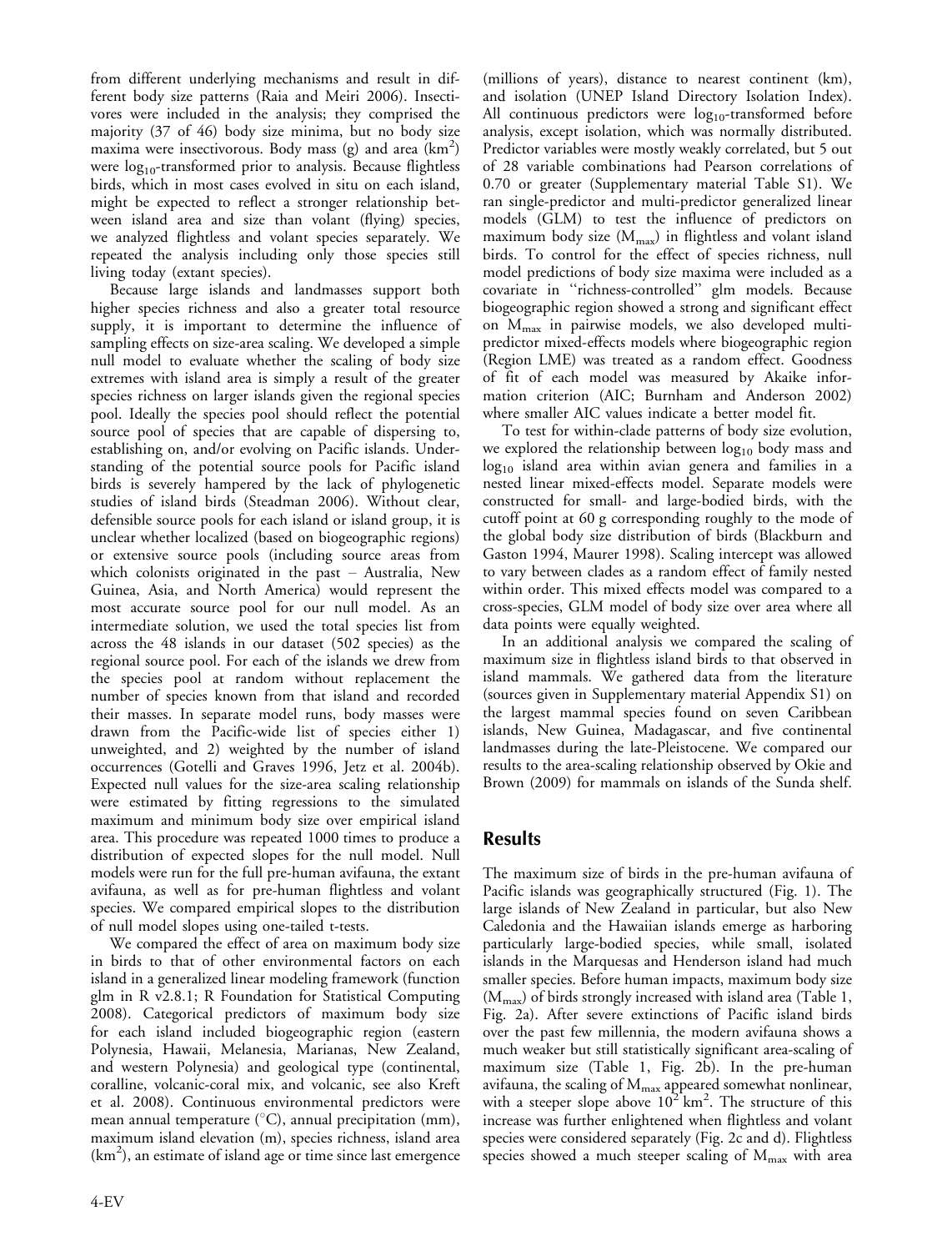

Figure 1. Map of Pacific islands showing the maximum body size of birds before human colonization on each island.

than did volant species (Table 1). Minimum body size decreased with island area, with similar slopes observed in pre-human, modern, flightless, and volant birds (Table 1, Fig. 2).

Size extremes in island birds were correlated with species richness (Supplementary material Table S2, Fig. S1), but the overall observed scaling of maximum and minimum avian body size with island area was not a simple sampling artifact of greater numbers of species on large islands (Table 1, Supplementary material Fig.  $S1$ ) – regardless of whether the species pool was weighted by number of island  $occurrences - and was steeper than expected from such a$ null model (Fig. 2a). Observed size maxima were significantly lower than that predicted based on species richness for flightless species (paired t-test,  $DF = 28$ ,  $t = 4.42$ ,  $p < 0.001$ ; Supplementary material Fig. S2) but not in volant species (paired t-test,  $DF = 39$ , t = 1.49, p = 0.14; Supplementary material Fig. S2). For flightless species, areascaling of  $M_{\text{max}}$  was significantly steeper than expected, but the scaling of minimum size was not significantly different than that expected under random sampling (Table 1). The scaling of maximum size in extant and volant species did not differ from the null model, but for minimum size in extant and volant species the observed slope was steeper than the null expectation (Table 1, Fig. 2b, d).

Maximum body size in flightless island birds was positively correlated with species richness, area, and elevation, and was negatively related to temperature and distance from mainland (Supplementary material Table S2). Biogeographic regions Hawaii, Melanesia, and New Zealand harbored significantly larger flightless birds, as did continental islands in comparison to other geologic types. After controlling for richness, these effects remained significant (Table 2). In volant birds, maximum body size was related to species richness, area, temperature and distance (Supplementary material Table S2). Eastern Polynesia and the Marianas had smaller volant birds than other biogeographic regions. After correcting for richness, none of these effects remained significant (Table 2). After correcting for richness using the null model, a multi-predictor model incorporating area, temperature and precipitation provided the best fit to maximum size of flightless birds, explaining 89% of variation in  $M_{\text{max}}$  (Table 3). This model remained the best fit within mixed-effects models incorporating biogeographic region. In volant birds, maximum size was best explained by area alone, but models including island

Table 1. Scaling of log<sub>10</sub> maximum and minimum body mass with log<sub>10</sub> island area in non-predatory Pacific island birds. Linear regression statistics (from Fig. 2) and null model slopes (above: species pool unweighted, below: species pool weighted by number of occurrences) are provided. No unweighted null model was run for flightless species due to very high levels of endemism. p<sub>null</sub> was measured by one-tailed t-tests between empirical and null model slopes.

|                      |      | Maximum body size |              |       |                 |            | Minimum body size |               |       |       |                 |            |
|----------------------|------|-------------------|--------------|-------|-----------------|------------|-------------------|---------------|-------|-------|-----------------|------------|
|                      | Int. | Slope (SE)        | $\mathsf{D}$ | $R^2$ | Null slope (SE) | $p_{null}$ | Int.              | Slope (SE)    | p     | $R^2$ | Null slope (SE) | $p_{null}$ |
| Pre-human $(n = 46)$ | 2.17 | 0.44(0.05)        | ***          | 0.61  | 0.24(0.09)      | $\ast$     | 1.25              | $-0.11(0.03)$ | ***   | 0.29  | $-0.04(0.01)$   | $\ast$     |
|                      |      |                   |              |       | 0.23(0.10)      | $\ast$     |                   |               |       |       | $-0.03(0.01)$   | $\ast$     |
| Extant $(n = 46)$    | 2.49 | 0.13(0.05)        | *            | 0.15  | 0.10(0.03)      | ns.        | 1.5               | $-0.16(0.06)$ | $***$ | 0.19  | $-0.03(0.01)$   | $\ast$     |
|                      |      |                   |              |       | 0.08(0.03)      | ns         |                   |               |       |       | $-0.03(0.01)$   | $\ast$     |
| Flightless $(n=32)$  | 1.2  | 0.69(0.09)        | ***          | 0.68  | 0.31(0.14)      | *          | 2.37              | $-0.09(0.09)$ | ns    | 0.04  | $-0.03(0.11)$   | ns         |
| Volant $(n=46)$      | 2.7  | 0.14(0.04)        | ***          | 0.29  | 0.11(0.06)      | ns         | 1.25              | $-0.11(0.03)$ | ***   | 0.29  | $-0.04(0.02)$   | $\ast$     |
|                      |      |                   |              |       | 0.08(0.04)      | ns         |                   |               |       |       | $-0.04(0.02)$   | $\ast$     |

Significance of p-values: ns > 0.10, \* < 0.05, \*\* < 0.01, \*\*\* < 0.001.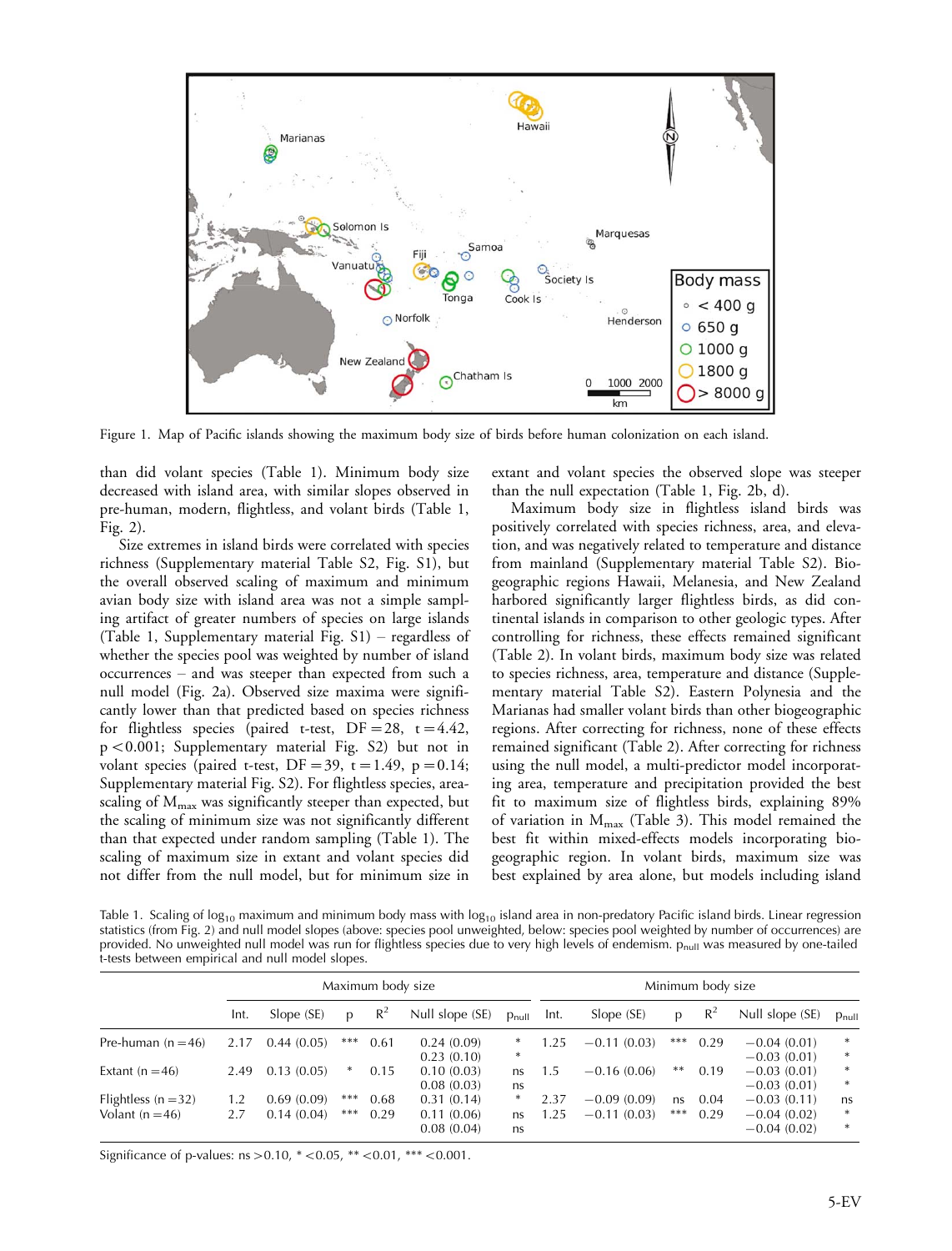

Figure 2. Scaling of body size extremes with island area for non-predatory birds on 48 Pacific islands. Solid lines show linear regression fits to the maximum (squares) and minimum (circles) body mass of (a) the pre-human avifauna, (b) extant birds, (c) flightless, and (d) volant species on each island. Null model predictions based on sampling (unweighted species pool) are shown with dashed lines (with confidence intervals given by dotted lines). Regression statistics are given in Table 1.

age, elevation, precipitation, and distance were also wellsupported (Table 3).

We found considerable support for island rule type body size patterns within genera and families of Pacific island birds (Fig. 3). Several small-bodied groups showed a negative relationship between island area and body size, where large islands supported smaller species than small islands, and for large-bodied groups the trend was the opposite. Accounting for different intercepts among clades, mixed effects models showed a trend reminiscent of the island rule: large-bodied groups decreased in size on smaller islands and small-bodied groups increased in size (Table 4). We tested the effect of biogeographic region in the withinclade analysis by including it (as a categorical fixed effect) in

Table 2. Relationships between environmental predictors and  $log_{10}$  maximum body size ( $M_{max}$ ) in Pacific island birds, while controlling for effects of species richness (see Supplementary material Table S2 for regressions on raw data). Regression statistics are given for each predictor; smaller AIC values indicate better fit. Sample sizes: flightless n =32 and volant n =46. In the two categorical variables Geology and Region, each level was related to the baseline category (Continental and E. Polynesia, respectively). All continuous predictors, except isolation, were  $log_{10}$ -transformed before analysis.

| Predictor        | Category        | Flightless $M_{\text{max}}$ |               |                   |            | Volant $M_{\text{max}}$  |               |     |      |
|------------------|-----------------|-----------------------------|---------------|-------------------|------------|--------------------------|---------------|-----|------|
|                  |                 | Int.                        | Slope (SE)    | p                 | <b>AIC</b> | Int.                     | Slope (SE)    | p   | AIC. |
| Island area      |                 | $-0.61$                     | 0.43(0.10)    | $***$             | 37.55      | 0.08                     | 0.07(0.04)    | ns  | 0.2  |
| Island age       |                 | $-1.23$                     | 0.16(0.17)    | ns                | 52.56      | $-0.70$                  | 0.01(0.07)    | ns  | 2.88 |
| Island elevation |                 | $-1.59$                     | 0.46(0.21)    | $\ast$            | 48.51      | $-0.73$                  | 0.01(0.06)    | ns  | 5.05 |
| Precipitation    |                 | 2.35                        | $-1.15(0.83)$ | ns                | 51.43      | $-0.92$                  | 0.06(0.32)    | ns  | 2.87 |
| Temperature      |                 | 4.16                        | $-2.98(1.21)$ | *                 | 38.52      | 0.95                     | $-0.52(0.45)$ | ns  | 3.15 |
| <b>Distance</b>  |                 | 2.33                        | $-0.96(0.44)$ | *                 | 48.56      | $-0.24$                  | $-0.07(0.22)$ | ns  | 2.79 |
| Isolation        |                 | $-1.33$                     | 0.00(0.004)   | ns                | 53.5       | $-1.09$                  | 0.00(0.001)   | ns  | 2.48 |
| Geology          | Continental     | 1.92                        |               |                   | 45.6       | $-0.44$                  |               | -   | 4.72 |
|                  | Coralline       | $\qquad \qquad -$           | $-1.69(0.49)$ | $***$             |            | $\overline{\phantom{0}}$ | $-0.11(0.17)$ | ns  |      |
|                  | Volc. and coral |                             | $-1.54(0.49)$ | $***$             |            | $\overline{\phantom{0}}$ | $-0.16(0.17)$ | ns. |      |
|                  | Volcanic        |                             | $-1.13(0.38)$ | $***$             |            | $\qquad \qquad -$        | $-0.04(0.15)$ | ns  |      |
| Region           | E. Polynesia    | $-0.39$                     |               | $\qquad \qquad -$ | 38.51      | 1.19                     |               | -   | 2.44 |
|                  | Hawaii          |                             | 1.06(0.24)    | $***$             |            |                          | 0.23(0.15)    | ns  |      |
|                  | Melanesia       | $\qquad \qquad -$           | 0.72(0.26)    | *                 |            | -                        | 0.22(0.20)    | ns. |      |
|                  | Marianas        |                             | 0.27(0.24)    | ns.               |            |                          | $-0.14(0.13)$ | ns  |      |
|                  | New Zealand     |                             | 1.58(0.43)    | $***$             |            |                          | 0.32(0.23)    | ns  |      |
|                  | W. Polynesia    |                             | 0.56(0.25)    | *                 |            |                          | 0.19(0.14)    | ns  |      |

Significance of p-values:  $ns > 0.10$ ,  $* < 0.05$ ,  $* < 0.01$ ,  $*** < 0.001$ .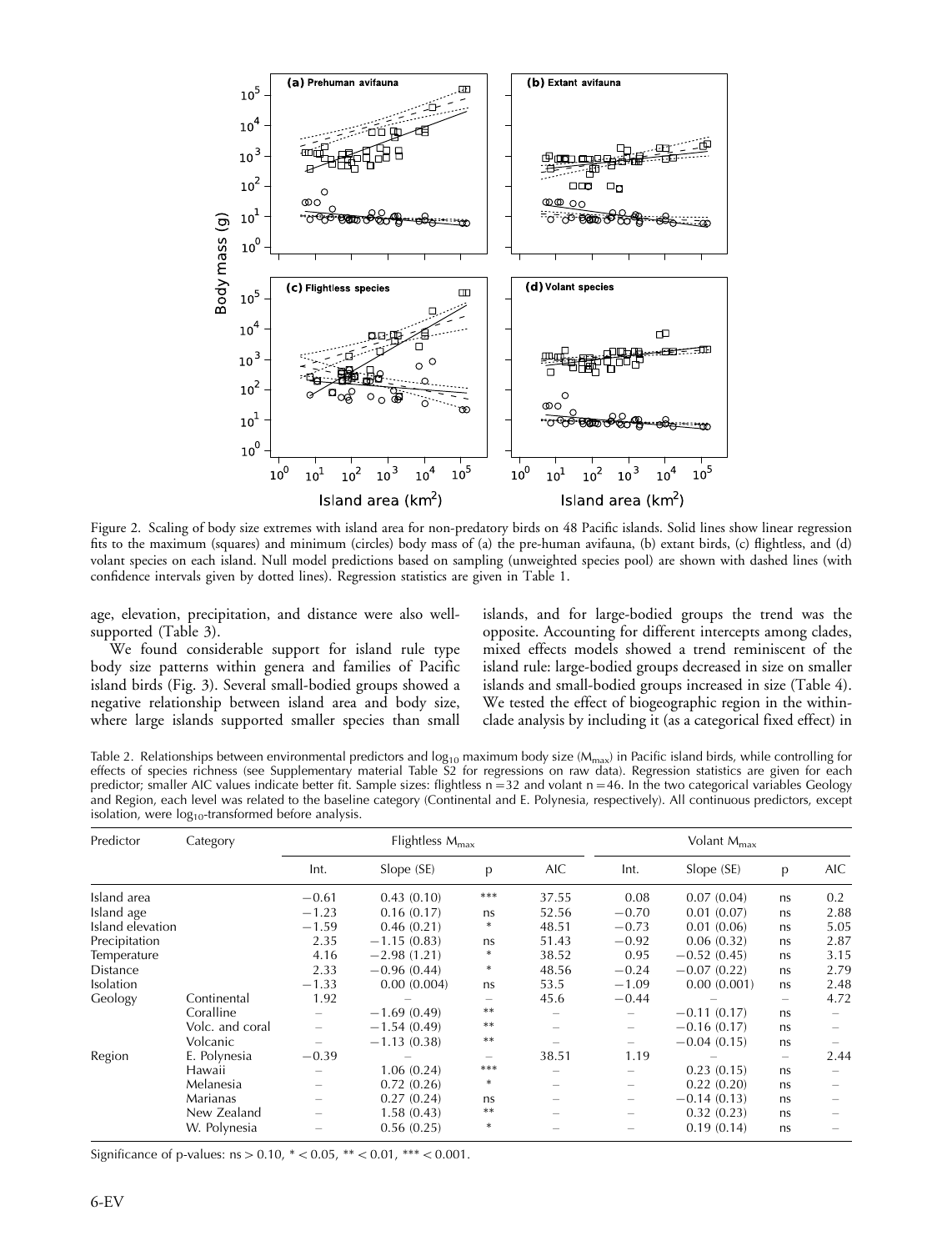Table 3. Multi-predictor models of  $log_{10}$  maximum body size (M<sub>max</sub>) in the pre-human avifaunas of Pacific islands. AIC values are given for both general linear models (GLM) and linear mixed-effect models incorporating random effects of biogeographic region (Region LME);  $R^2$ values are given for GLM models. The combined model includes: Area+Age+Elev.+Dist.+Precip.+Temp.+Geology. All models control for the effects of species richness by including the species richness null model (unweighted species pool) as a fixed effect. All continuous predictors were  $log_{10}$ -transformed before analysis. Models with AIC values within 2 AIC of the lowest for each model type are shown in bold.

| Model                    |            | Flightless M <sub>max</sub> |            | Volant $M_{\text{max}}$ |            |       |  |
|--------------------------|------------|-----------------------------|------------|-------------------------|------------|-------|--|
|                          | <b>GLM</b> |                             | Region LME | <b>GLM</b>              | Region LME |       |  |
|                          | <b>AIC</b> | $R^2$                       | <b>AIC</b> | <b>AIC</b>              | $R^2$      | AIC.  |  |
| Intercept                | 51.50      |                             | 51.19      | 0.91                    |            | 8.54  |  |
| Area                     | 37.55      | 0.80                        | 46.05      | 0.20                    | 0.41       | 11.16 |  |
| $Area + Age$             | 39.46      | 0.80                        | 49.53      | 2.15                    | 0.41       | 15.47 |  |
| $Area + Elev.$           | 39.54      | 0.80                        | 49.21      | 1.10                    | 0.46       | 15.80 |  |
| $Area + Age + Elev.$     | 41.46      | 0.80                        | 52.62      | 2.71                    | 0.47       | 20.70 |  |
| $Area + Precip.$         | 34.13      | 0.84                        | 41.15      | 2.04                    | 0.41       | 13.13 |  |
| $Area+Temp.$             | 33.58      | 0.82                        | 41.41      | 2.65                    | 0.35       | 10.78 |  |
| $Area + Temp. + Precip.$ | 22.80      | 0.89                        | 31.85      | 4.52                    | 0.35       | 12.91 |  |
| $Area + Dist.$           | 39.44      | 0.80                        | 47.27      | 2.15                    | 0.41       | 13.12 |  |
| $Area + Geology$         | 38.85      | 0.83                        | 45.34      | 3.82                    | 0.45       | 23.18 |  |
| Combined                 | 28.60      | 0.92                        | 40.87      | 7.20                    | 0.54       | 30.83 |  |

the nested taxonomic model. The addition of region to the model improved fit for both large-bodied (Area: AIC 541 vs Area+Region: AIC 494) and small-bodied species (Area: AIC  $-281$  vs Area + Region: AIC  $-294$ ). We conclude that region has a significant effect on the within-clade scaling of body size with island area. However, within-clade evolution did not appear sufficient to account for the scaling of  $M_{\text{max}}$ with area in the prehuman avifauna, as the slope within clades of large-bodied species was more shallow than the slope in the cross-species model (Table 4). The upper boundary on body size appeared to increase with the accumulation of additional clades and singleton taxa on larger islands (Fig. 3c, d).



Figure 3. Scaling of body size with island area within (a) genera and (b) families of Pacific island birds. Regression lines for significant ( $p < 0.10$ ; black lines) and non-significant (gray lines) are shown without species data points for purposes of clarity. Singleton genera and families are shown with open circles. Heavy dashed lines indicate the overall area-size scaling for maximum and minimum size in the pre-human avifauna (from Fig. 2a). Number of (c) genera and (d) families on each island increases with area (cubic spline fits).

In mammals, maximum body size exhibits a strong scaling with landmass area on Caribbean islands and continental landmasses (linear regression,  $n = 14$ , slope  $= 0.66$ ,  $SE = 0.05$ ,  $p < 0.001$ ; Fig. 4), and the slope is statistically indistinguishable from the observed scaling in Pacific island flightless birds (slope =  $0.69$ ; t-test, DF =  $39$ , p =  $0.36$ ). The area-scaling of  $M_{\text{max}}$  in flightless birds is also consistent with the size-area scaling exponents of 0.56 and 0.62 observed for the largest and second largest mammal species on islands of the Sunda shelf (t-tests,  $DF = 39$  and 39, p-0.17 and 0.29; Okie and Brown 2009), and the sizearea scaling exponent of 0.52 observed for top endothermic herbivores of landmasses around the world (t-test,  $p = 0.11$ ; Burness et al. 2001).

#### **Discussion**

The body size of Pacific island birds before human arrival was strongly structured by island area and geography. We found a strong increase in body size maxima and a decrease in size minima with increasing island area in Pacific island birds (Fig. 2) and the striking similarity of this relationship to that in mammals suggests a common mechanism. Interspecific patterns reminiscent of the island rule (intraspecific in its original form) were present in Pacific island bird clades (Fig. 3), and these patterns matched the overall area-scaling of minimum size, but within-clade patterns were not sufficient to account for the steep area-scaling of maximum size. Area-scaling of maximum body size on Pacific islands was driven by the pattern within flightless species, as 12 of 46 largest species were flightless and these flightless species were found on larger islands. Although area was the best single predictor of maximum size in flightless birds, Region also had a strong effect (Table 2), reflecting the complex biogeographic histories of Pacific islands.

Area-scaling of maximum size in flightless birds is not a sampling artifact, where large islands would be expected to support larger-bodied species as a result of greater species richness. On the contrary, flightless birds have a very high degree of endemism, having primarily evolved their body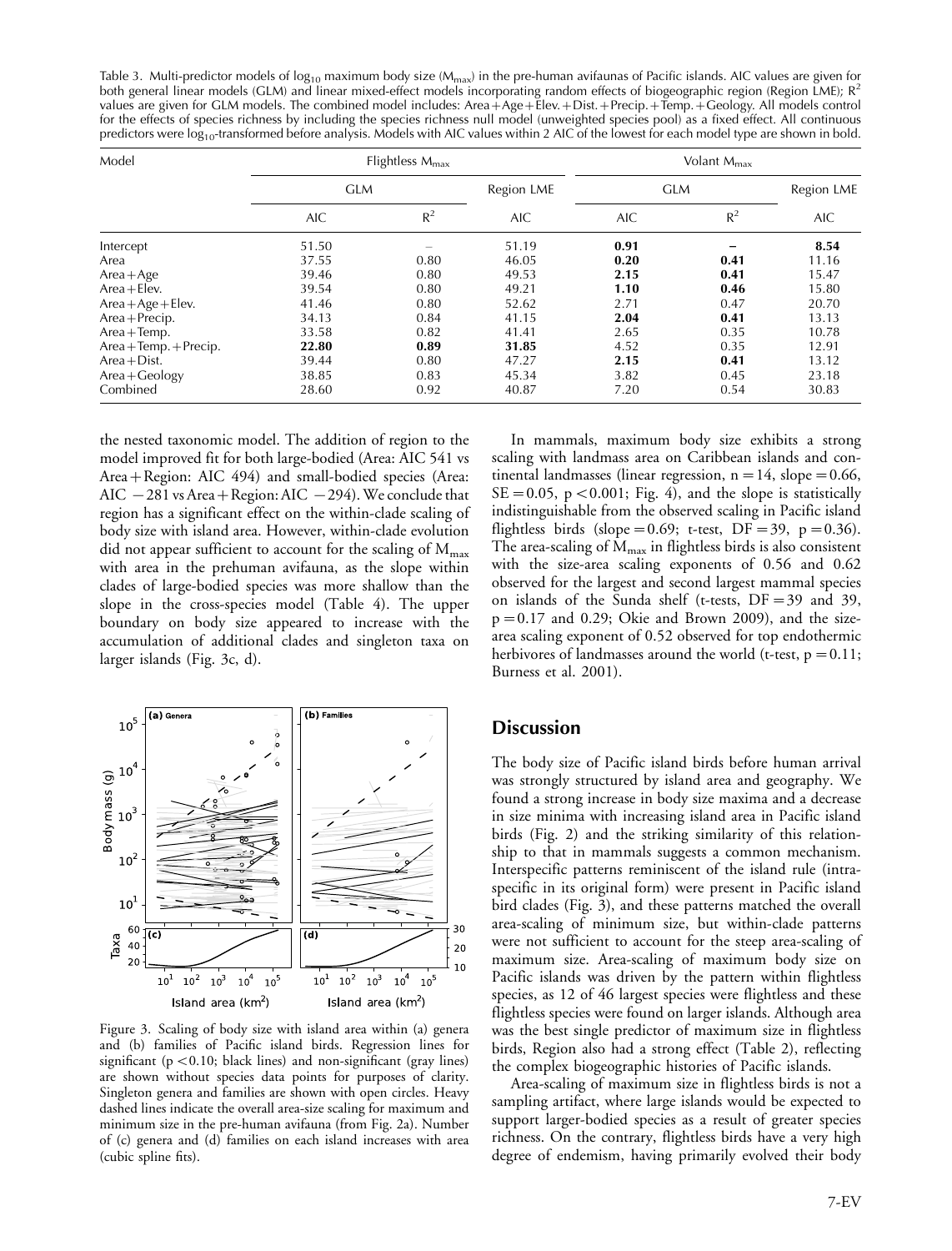Table 4. Results of cross-species and nested mixed-effects models on the scaling of body size with island area in pre-human Pacific island birds. Sample sizes (n), slopes, standard error of slopes (SE), and p-values are given for each model. In the nested taxonomic model, scaling intercept was allowed to vary between clades as a random effect of Family nested within Order. Cutoff between large- and small-bodied species was 60 g. Significance of p-values: ns  $>$  0.10, \*  $<$  0.05, \*\*  $<$  0.01, \*\*\*  $<$  0.001.

|                                                                                                  |                            | Cross-species model     |                   | Nested taxonomic model     |                         |                   |  |
|--------------------------------------------------------------------------------------------------|----------------------------|-------------------------|-------------------|----------------------------|-------------------------|-------------------|--|
|                                                                                                  | Slope                      |                         |                   | Slope                      |                         |                   |  |
| All species $(n = 1197)$<br>Large-bodied species $(n = 668)$<br>Small-bodied species $(n = 529)$ | 0.015<br>0.104<br>$-0.010$ | 0.017<br>0.016<br>0.010 | ns<br>$***$<br>ns | 0.003<br>0.033<br>$-0.031$ | 0.004<br>0.011<br>0.007 | ns<br>$**$<br>*** |  |

size in situ on each island, and thus their body size is tightly linked to local conditions. Under these circumstances, one might expect a strong signal of island age on the maximum size of flightless birds. However, age did not account for much variation in size, neither in single-predictor models (Table 2) nor in multi-predictor models incorporating effects of area and biogeographic region (Table 3). Perhaps this should not be surprising given that loss of flight (Slikas et al. 2002) and dramatic changes in body size (Lister 1989, Keogh et al. 2005) are thought to occur very rapidly on islands. We found little effect of distance or island isolation on maximum size in flightless birds. It seems clear that flightless birds have very low dispersal capabilities. While the phylogenetic affinities of many flightless island birds are subjects of debate (Worthy 2001, Worthy and Holdaway 2002), it is thought that many flightless rails may have originated from multiple colonizations of one or a few widespread, volant rails (Slikas et al. 2002, Kirchman and Steadman 2006). In this case, there is little reason to expect a strong influence of isolation on size in flightless birds.

Islands are often likened to replicated ''natural experiments'' where evolutionary processes can be studied (MacArthur and Wilson 1967, Carlquist 1974, Williamson 1981, Whittaker and Fernández-Palacios 2007). Repeated on islands around the world, evolution of large body size in flightless birds is one such natural experiment. The scaling of Mmax with island area in Pacific island flightless birds parallels that observed for island mammals, with empirical scaling exponents in the range  $0.52-0.69$ . Might these exponents simply reflect a common effect of resource limitation in the evolution of island communities? Following allometric theory and empirical support from mammals,



Figure 4. Scaling of maximum body size with island area in birds (circles) and mammals (squares). Area scaling of maximum body size in flightless Pacific island birds (solid line), Sunda shelf mammals (dashed line; data from Okie and Brown 2009), and Caribbean and continental mammals (dotted line).

the body-mass scaling of area  $A$  required to support an individual I of mass M can be approximated as  $A/I \propto M^b$ (Jetz et al. 2004a), where the exponent  $b$  represents the body mass scaling exponent or field of basal metabolic rate B,  $B \propto M^b$ . In mammals b varies around 0.75 (Savage et al. 2004, Anderson and Jetz 2005) although the exponent may be lower in some clades (White et al. 2009). In birds  $b$  is usually slightly smaller (Savage et al. 2004, Jetz et al. 2008) and the body mass dependence of area needs is weaker (Brown and Maurer 1987). Assuming that minimum viable number of individuals,  $I_{min}$  (minimum viable population size; Traill et al. 2007) as well as the proportion of habitable island area are invariant with regard to body size, then the area (i.e. the ''minimum dynamic area'', sensu Pickett and Thompson 1978) necessary to accommodate the total minimum viable population size,  $I_{min}$  should be approximated by  $A \propto I_{min}^{f} M^b$ . Conversely, the maximum size  $M_{max}$  supported on an island of area A would scale as  $M_{max} \propto A^{1/b}$ . For both mammals and birds we might thus expect a maximum body size-island area scaling exponent,  $1/b$ , in the range of 1.25–1.50.

The empirical values for area-scaling exponents we found are significantly lower than these predictions. There are several non-mutually exclusive explanations for this discrepancy (outlined in Okie and Brown 2009), including: 1) the proportion of each island that is occupied by a species is itself a function of body mass or island area (as may be expected from potential body mass-occupancy and scaleproportional occupancy relationships, Hartley et al. 2004, Hurlbert and White 2007), or 2) minimum viable population size  $(I_{min})$  increases with body size (as suggested by Brook et al. 2006), or 3) individual area requirements scale much more steeply than 3/4 (Okie and Brown 2009). While previous studies of size-area scaling in island mammals have been based on extinction-structured ''relaxation'' faunas (Marquet and Taper 1998, Okie and Brown 2009), the flightless Pacific island avifauna is derived from different historical biogeographic processes. While observed maximum size in flightless birds could be interpreted as an equilibrium at the largest sustainable maximum size for each island, it is unlikely that all islands supported a species at the maximum sustainable size due to biogeographic limitations and phylogenetic constraints on body plan and dietary plasticity.

Higher energy availability per unit area on highly productive (warm and wet) islands would be expected to decrease per individual area needs and thus facilitate the persistence of larger species. We found that, in addition to area, temperature and precipitation formed the best model of maximum size in flightless birds (Table 3). This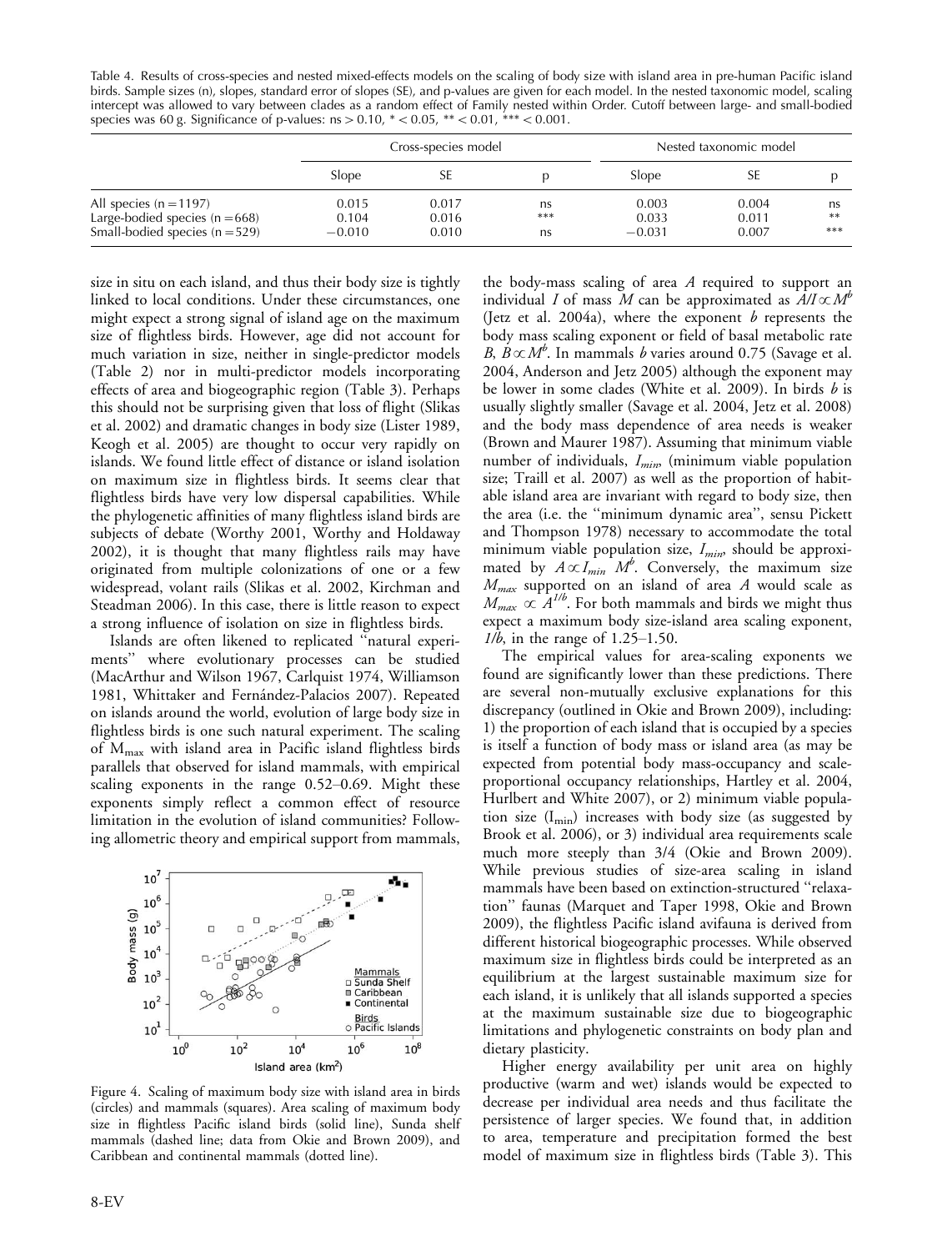relationship appears to result from the interaction of temperature with precipitation. In richness-controlled, multi-predictor models including both temperature and precipitation (Table 3) the effect of temperature was positive. However, we found no significant pairwise effect of precipitation on  $M_{\text{max}}$  in flightless or volant species. The average annual temperature on islands in our dataset ranges from 8.4 to  $26.9^{\circ}$ C and precipitation ranges from 71.5 to  $417.7$  cm  $yr^{-1}$ . We note that temperature and precipitation are only proxies for productivity, and that our dataset may not span enough variation in these variables for a significant signal. Future investigations will benefit from a careful assessment of the interaction between habitable area, occupancy, and estimates of island-wide net productivity which were not available for this study. The additional evaluation of higher trophic levels will also be critical, as energy and thus space needs can vary manifold between primary and tertiary consumers of the same body size (Damuth 1981, Jetz et al. 2004a, Nagy 2005).

The minimum size of volant birds on Pacific islands decreases with island area with an exponent steeper than predicted based on sampling alone (Table 1). There is little variation in minimum size across the range of island areas, with the majority (75%) of islands having a species in the range of  $6-10$  g. There could be problems in determining the smallest bird on each island because of incomplete sampling of small and inconspicuous birds both in modern surveys and the fossil record. However, the negative relationship between island area and body size within clades of small-bodied birds (Table 4) suggests that size in smallbodied birds does respond to island conditions. Similar patterns have been observed in small-bodied landbirds of New Zealand (Cassey and Blackburn 2004), islands off the coast of Australia (Scott et al. 2003), and in a sample of global islands (Clegg and Owens 2002) where size changes were thought to reflect release from interspecific competition on islands. Body size changes in large-bodied and small-bodied forms may be driven by different ecological factors (Heaney 1978, Clegg and Owens 2002, Cassey and Blackburn 2004). A reconciliation of the area-scaling of size extremes with the island rule will involve integrating information from both small- and large-bodied forms.

Extinction has substantially altered the biogeography of body size in island birds. The scaling of maximum size has become much weaker in the modern avifauna and today is only marginally different than expected under random sampling. Human colonization of islands is linked to severe extinction episodes on islands worldwide (Pimm et al. 1994, Steadman 1995, Burney 1997, Alcover et al. 1998, Biber 2002, Blackburn et al. 2004, Duncan and Blackburn 2004), and these extinctions were often strongly size-biased and removed many large-bodied and flightless bird species (Duncan et al. 2002, Roff and Roff 2003, Boyer 2008, 2010). The loss of island megafauna has potentially resulted in major changes in ecosystem function (Hansen and Galetti 2009). In New Zealand and the Hawaiian islands, two of the most well-studied island groups, coevolution of plants with now-extinct browsing birds has been documented (James and Burney 1997, Worthy and Holdaway 2002), and in Tonga extinction of large, frugivorous pigeons may have disrupted seed dispersal in several tree species (Meehan et al. 2002). Because today's Pacific island

avifauna has been through a severe extinction filter, we caution that basing biogeographic and macroecological theory on the modern island avifauna could be misleading.

In summary, we found that the increase of body mass maxima and decrease of minima with island area arise from a combination of evolutionary, ecological, and historical biogeographic processes. Area-scaling of maximum size in flightless island birds was not an artifact of the species-area relationship and sampling effects, and was not governed by size- or area-selective immigration or limited by island age. Within-clade, cross-species ''island rule'' type patterns were present, but only accounted for part of the variation. Instead, our results suggest that the effect of island area on maximum body size may reflect body size mediated constraints of energy availability on population survival. Further exploration of the energetic limitation of island populations will be necessary to elucidate the common mechanism linking body size and landmass area in both the island rule and the scaling of island body size extremes.

Acknowledgements - J. Belmaker, N. Cooper, L. Buckley, A. Hurlbert, D. McGlinn and J. Stegen provided comments that improved the manuscript. A.G.B. was supported by a National Science Foundation Postdoctoral Research Fellowship in Biological Informatics (DBI-0805669). This study was partially supported by a National Science Foundation Grant BCS-0648733 to W.J. Data collection was made possible by grants from the Univ. of New Mexico and the Frank M. Chapman Fund of the American Museum of Natural History.

#### References

- Alcover, J. A. et al. 1998. The extent of extinctions of mammals on islands. - J. Biogeogr. 25: 913-918.
- Anderson, K. J. and Jetz, W. 2005. The broad-scale ecology of energy expenditure of endotherms.  $-$  Ecol. Lett. 8: 310 $-$ 318.
- Anderson, R. P. and Handley, C. O. 2002. Dwarfism in insular sloths: biogeography, selection, and evolutionary rate.  $-$  Evolution 56: 1045-1058.
- Biber, E. 2002. Patterns of endemic extinctions among island bird species. – Ecography 25:  $661-676$ .
- Blackburn, T. M. and Gaston, K. J. 1994. The distribution of body sizes of the world's bird species.  $-$  Oikos 70: 127–130.
- Blackburn, T. M. et al. 2004. Avian extinction and mammalian introductions on oceanic islands. - Science 305: 1955-1958.
- Boyer, A. G. 2008. Extinction patterns in the avifauna of the Hawaiian islands. - Divers. Distrib. 14: 509-517.
- Boyer, A. G. 2010. Consistent ecological selectivity through time in Pacific island avian extinctions. - Conserv. Biol. 24: 511-519.
- Brook, B. W. et al. 2006. Minimum viable population size and global extinction risk are unrelated.  $-$  Ecol. Lett. 9: 375-382.
- Brown, J. H. 1995. Macroecology. Univ. Chicago Press.
- Brown, J. H. and Maurer, B. A. 1987. Evolution of species assemblages: effects of energetic constraints and species dynamics on the diversification of the North American avifauna. - Am. Nat. 130: 1-17.
- Buckley, L. B. and Jetz, W. 2007. Insularity and the balance of environmental and ecological determinants of population density. - Ecol. Lett. 10: 481-489.
- Burness, G. P. et al. 2001. Dinosaurs, dragons and dwarfs: the evolution of maximal body size. - Proc. Nat. Acad. Sci. USA 98: 14518-14523.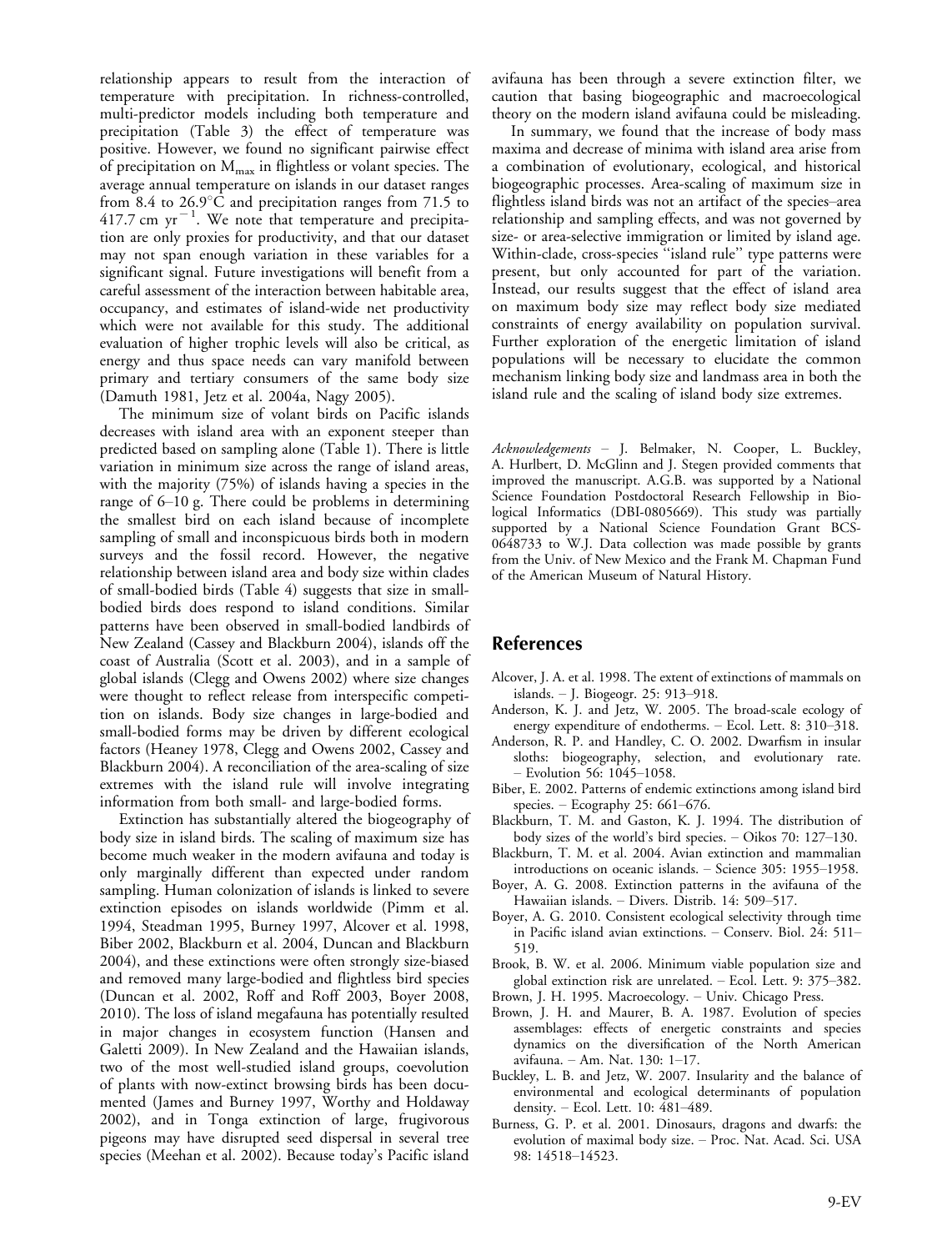- Burney, D. A. 1997. Tropical islands as paleoecological laboratories: gauging the consequences of human arrival. - Hum. Ecol. 25: 437-457.
- Burnham, K. P. and Anderson, D. R. 2002. Model selection and multimodel inference: a practical information-theoretic approach, 2nd ed. - Springer.
- Campbell, J. K. E. and Marcus, L. 1992. The relationship of hindlimb bone dimensions to body weight in birds. - In: Campbell, K. E. Jr (ed.), Papers in avian paleontology honoring Pierce Brodkorb. Natural History Museum of Los Angeles County, Los Angeles, CA, pp. 395-412.
- Carlquist, S. 1974. Island biology. Columbia Univ. Press.
- Cassey, P. and Blackburn, T. M. 2004. Body size trends in a Holocene island bird assemblage.  $-$  Ecography 27: 59–67.
- Clegg, S. M. and Owens, I. P. F. 2002. The 'island rule' in birds: medium body size and its ecological explanation. - Proc. R. Soc. B 269: 1359-1365.
- Damuth, J. 1981. Population density and body size in mammals. - Nature 290: 699-700.
- Damuth, J. and MacFadden, B. J. 1990. Body size in mammalian paleobiology: estimation and biological implications. - Cambridge Univ. Press.
- Duncan, R. P. and Blackburn, T. M. 2004. Extinction and endemism in the New Zealand avifauna. Global Ecol. Biogeogr. 13: 509-517.
- Duncan, R. P. et al. 2002. Prehistoric bird extinctions and human hunting. – Proc. R. Soc. B 269: 517–521.
- Evans, K. L. et al. 2005. The roles of extinction and colonization in generating species-energy relationship.  $-$  J. Anim. Ecol. 74: 498-507.
- Evans, K. L. et al. 2006. Abundance, species richness, and energy availability in the North American avifauna. Global Ecol. Biogeogr. 15: 372-385.
- Filin, I. and Ziv, Y. 2004. New theory of insular evolution: unifying the loss of dispersability and body-mass change. – Evol. Ecol. Res. 6: 115–124.
- Gotelli, N. J. and Graves, G. R. 1996. Null models in ecology. - Smithsonian Inst.
- Hansen, D. M. and Galetti, M. 2009. The forgotten megafauna.  $-$  Science 324: 42-43.
- Hartley, S. et al. 2004. Coherence and discontinuity in the scaling of species' distribution patterns. - Proc. R. Soc. B 271: 81-88.
- Heaney, L. R. 1978. Island area and body size of insular mammals: evidence from the tri-colored squirrel (Callosciurus prevosti) of southeast Asia. - Evolution 32: 29-44.
- Heaney, L. R. 1986. Biogeography of mammals in SE Asia: estimates of rates of colonization, extinction and speciation. – Biol. J. Linn. Soc. 28: 127–165.
- Hijmans, R. J. et al. 2005. Very high resolution interpolated climate surfaces for global land areas. - Int. J. Climatol. 25: 1965-1978.
- Hurlbert, A. H. and White, E. P. 2007. Ecological correlates of geographical range occupancy in North American birds. - Global Ecol. Biogeogr. 16: 764-773.
- Hurlbert, A. H. and Jetz, W. 2010. More than ''More Individuals'': the nonequivalence of area and energy in the scaling of species richness. - Am. Nat., online early.
- IUCN 2001. IUCN Red List categories and criteria: version 3.1. - IUCN Species Survival Commission, IUCN, Gland, Switzerland and Cambridge, UK.
- James, H. F. and Burney, D. A. 1997. The diet and ecology of Hawaii's extinct flightless waterfowl: evidence from coprolites. - Biol. J. Linn. Soc. 62: 279-297.
- Jetz, W. et al. 2004a. The scaling of animal space use.  $-$  Science 306: 266-268.
- Jetz, W. et al. 2004b. The coincidence of rarity and richness and the potential signature of history in centres of endemism. - Ecol. Lett. 7: 1180-1191.
- Jetz, W. et al. 2008. Environment, migratory tendency, phylogeny, and basal metabolic rate in birds. PLoS One 3: e3261.
- Juanes, F. 1986. Population density and body size in birds. Am. Nat. 128: 921-929.
- Kalmar, A. and Currie, D. J. 2007. A unified model of avian species righness on islands and continents. - Ecology 88: 1309-1321.
- Keogh, J. S. et al. 2005. Rapid and repeated origin of insular gigantism and dwarfism in Australian tiger snakes. Evolution 59: 226-233.
- Kirchman, J. J. and Steadman, D. W. 2006. Rails (Rallidae: Gallirallus) from prehistoric archaeological sites in western Oceania. - Zootaxa 1316: 1-31.
- Kisel, Y. and Barraclough, T. G. 2010. Speciation has a spatial scale that depends on levels of gene flow.  $-$  Am. Nat. 175: 316334.
- Kreft, H. et al. 2008. Global diversity of island floras from a macroecological perspective. - Ecol. Lett. 11: 116-127.
- Lande, R. 1993. Risks of population extinction from demographic and environmental stochasticity and random catastrophes. - Am. Nat. 142: 911-927.
- Lister, A. M. 1989. Rapid dwarfing of red deer on Jersey in the Last Interglacial.  $-$  Nature 342: 53-542.
- Lomolino, M. V. 1985. Body size of mammals on islands: the island rule re-examined.  $-$  Am. Nat. 125: 310-316.
- Lomolino, M. V. 1990. The target area hypothesis: the influence of island area on immigration rates of non-volant mammals. - Oikos 57: 297-300.
- Lomolino, M. V. 2005. Body size evolution in insular vertebrates: generality of the island rule.  $-$  J. Biogeogr. 32: 1683–1699.
- MacArthur, R. H. and Wilson, E. O. 1967. The theory of island biogeography. - Princeton Univ. Press.
- MacArthur, R. H. et al. 1972. Density compensation in island faunas. - Ecology 53: 330-342.
- Marquet, P. A. and Taper, M. L. 1998. On size and area: patterns of mammalian body size extremes across landmasses. Evol. Ecol. 12: 127-139.
- Maurer, B. A. 1998. The evolution of body size in birds. II. The role of reproductive power. - Evol. Ecol. 12: 935-944.
- McNab, B. K. 1994a. Energy conservation and the evolution of flightlessness in birds.  $-$  Am. Nat. 144: 628-642.
- McNab, B. K. 1994b. Resource use and the survival of land and freshwater vertebrates on oceanic islands. - Am. Nat. 144: 643-660.
- McNab, B. K. 2002. Minimizing energy expenditure facilitates vertebrate persistence on oceanic islands. - Ecol. Lett. 5: 693–704.
- Meehan, H. J. et al. 2002. Potential disruptions to seed dispersal mutualisms in Tonga, western Polynesia. - J. Biogeogr. 29: 695-712.
- Meehan, T. D. 2006. Energy use and animal abundance in litter and soil communities.  $-$  Ecology 87: 1650-1658.
- Meiri, S. et al. 2008. The island rule: made to be broken? Proc. R. Soc. B 275: 141-148.
- Nagy, K. 2005. Field metabolic rate and body size. J. Exp. Biol. 208: 1621-1625.
- Okie, J. and Brown, J. H. 2009. Niches, body sizes, and the disassembly of mammal communities on the Sunda Shelf islands. – Proc. Nat. Acad. Sci. USA 106: 19679–19684.
- Olson, S. L. and James, H. F. 1991. Descriptions of thirty-two new species of birds from the Hawaiian Islands: parts I and II. - Ornithol. Monogr. 45: 1-88.